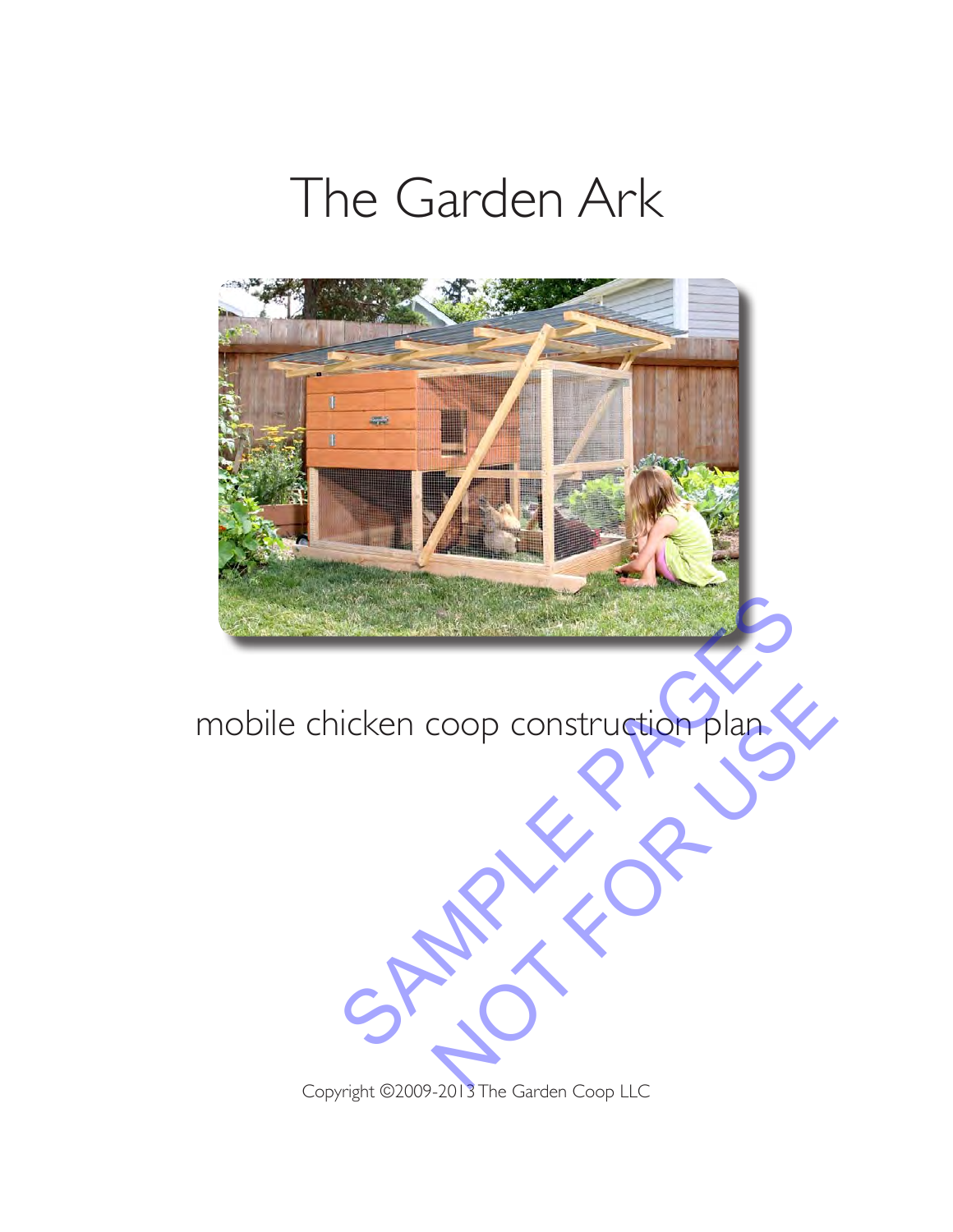### **what's inside**



### **thank you!**

Thank you for buying The Garden Ark plan and supporting the effort. I know it will save you a lot of time and headache. More importantly, I hope the end result is something that you love and are proud of.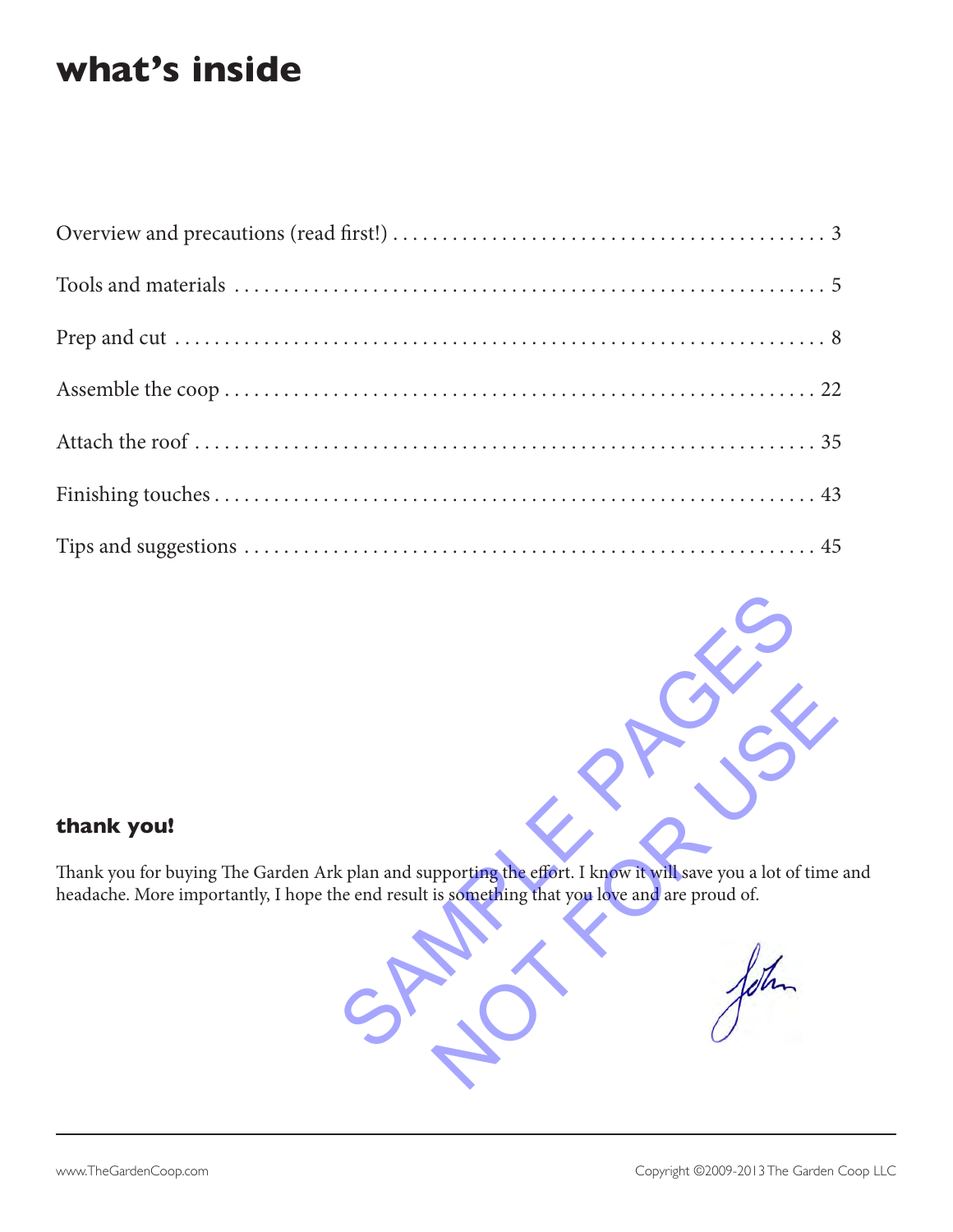# **overview and precautions**

**THE GARDEN ARK** makes for a comfortable, attractive home for up to 3-4 standard hens. The polycarbonate (translucent) roof adds a lot both to the form and the function of the coop, providing light, ventilation, security, and cover. It is set atop what is basically a box within a box. The outer box defines the enclosed grazing yard; the inner box, the henhouse. The frame is made of two-by-two lumber and sits atop two-by-four wooden skids. The skids make it easier to move the ark around, while elevating the structure away from the moisture of the ground.

The diagram below helps define some of the terms you'll see in the plan:



The frame is wrapped with a mix of wood siding and 1/2" hardware cloth on all sides and at the top. You have the option of leaving the bottom open to the ground or attaching wire mesh for additional protection. There is one roost in the yard and one inside the henhouse. The hens access the henhouse by hopping onto the outer roost and walking through the opening. There is a sliding door so you can close the opening to secure your birds in the henhouse. The plan calls for one nesting box, yet there is room for an additional one if you feel you need it. Three or four hens should be able to share one box without problems. SKIGS<br>
SKIGS<br>
SKIGS<br>
And 1/2" hardware cloth on all sides and at the top. You has<br>
a rattaching wire mesh for additional protection. There is<br>
then access the henhouse by hopping onto the outer ro<br>
and some properties is r

For egg collection, there is a latched egg door to the outside that opens into the nesting box. On the opposite side there is a tall, latched double door that gives easy access both to the henhouse (for care and cleaning) and the area beneath it (for feeding, watering, and letting the hens in and out).

Those are the basics of The Garden Ark. It's a fun design, and you'll no doubt enjoy thinking of ways to add your own touches and style to it. Now some important notes and precautions. . .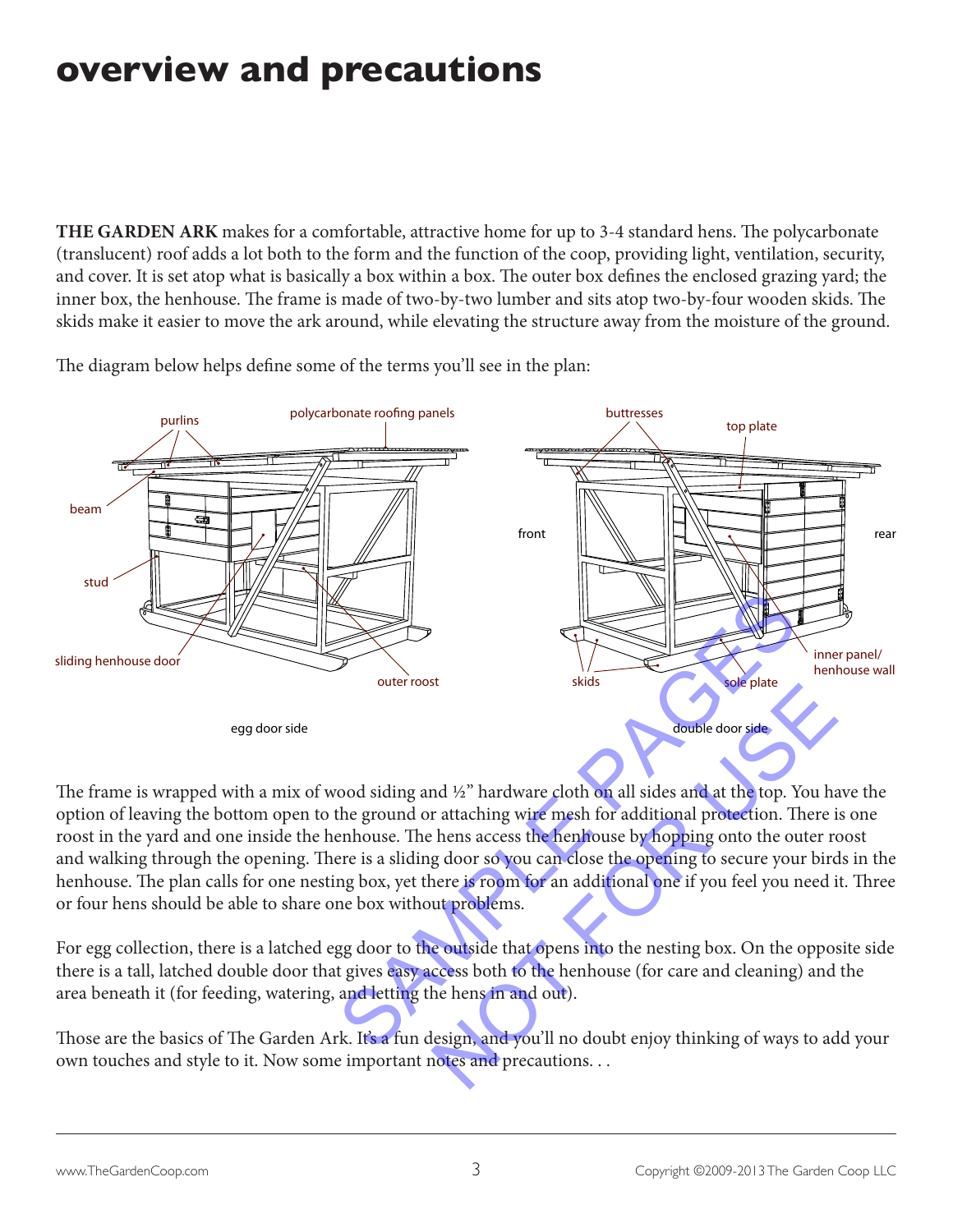# **prep and cut**



### **O** Sanding lumber (recommended)

If you have a power sander, this step is a big time saver. Whether you'll be treating your wood with a non-toxic preservative, staining it, or priming/painting it, sanding first will remove the mill glaze from dimensional lumber and slightly raise the grain so those products will better penetrate and adhere.



Lay out your lumber on sawhorses or other

flat surface. Remove any staples or tags. Hold or clamp the pieces together so you get a solid surface for sanding. Sand, then flip each piece to the next side and repeat until all four sides of your lumber pieces have been sanded. Brush off dust with a rag, then stack your lumber aside.

#### $\Theta$  Cutting lumber for frame

*NOTE: You can do steps 2 and 3 in either order. Step 3 is more demanding, so if you want to get warmed up for it, do step 2 first. If you want to get it out of the way, do step 3 first.* 

Using the cut list on the following pages, measure, mark, and cut your lumber into the pieces indicated. A few tips:

- → Notice that the first board on the list is a one-by-two, the next batch are two-by-twos, and the last 3 are twoby-fours. Review the sidebar on page 6 if any of your lumber is non-standard.
- → Before each cut, label the length and purpose of the piece (in pencil) for ease of finding it later. Any marks you make may fade when you treat/seal the wood, but that's okay. It should be clear which pieces are which just by their relative size. If you're ever unsure, just re-measure a piece and refer back to the cut list to identify it. the way, do step 3 is more demanding, so if you want to get warmed u<br>of the way, do step 3 first.<br>Sees, measure, mark, and cut your lumber into the pleces indicated.<br>The sees, measure, mark, and cut your lumber into the pl mark, and cut your lumber into the pieces indicated. A<br>two, the next batch are two-by-twos, and the last 3 are<br>your lumber is non-standard.<br>the piece (in pencil) for ease of finding it later. Any man<br>at that's okay. It sho
- $\rightarrow$  When you cut a 2"x2"x96" board in half to make two purlins, you may end up with two pieces that are a hair shorter or longer than 48". That's okay.
- → All angled cuts are exactly 45 degrees. A combination square makes these easy to mark (see picture).



*Tips continue after cut list. . .*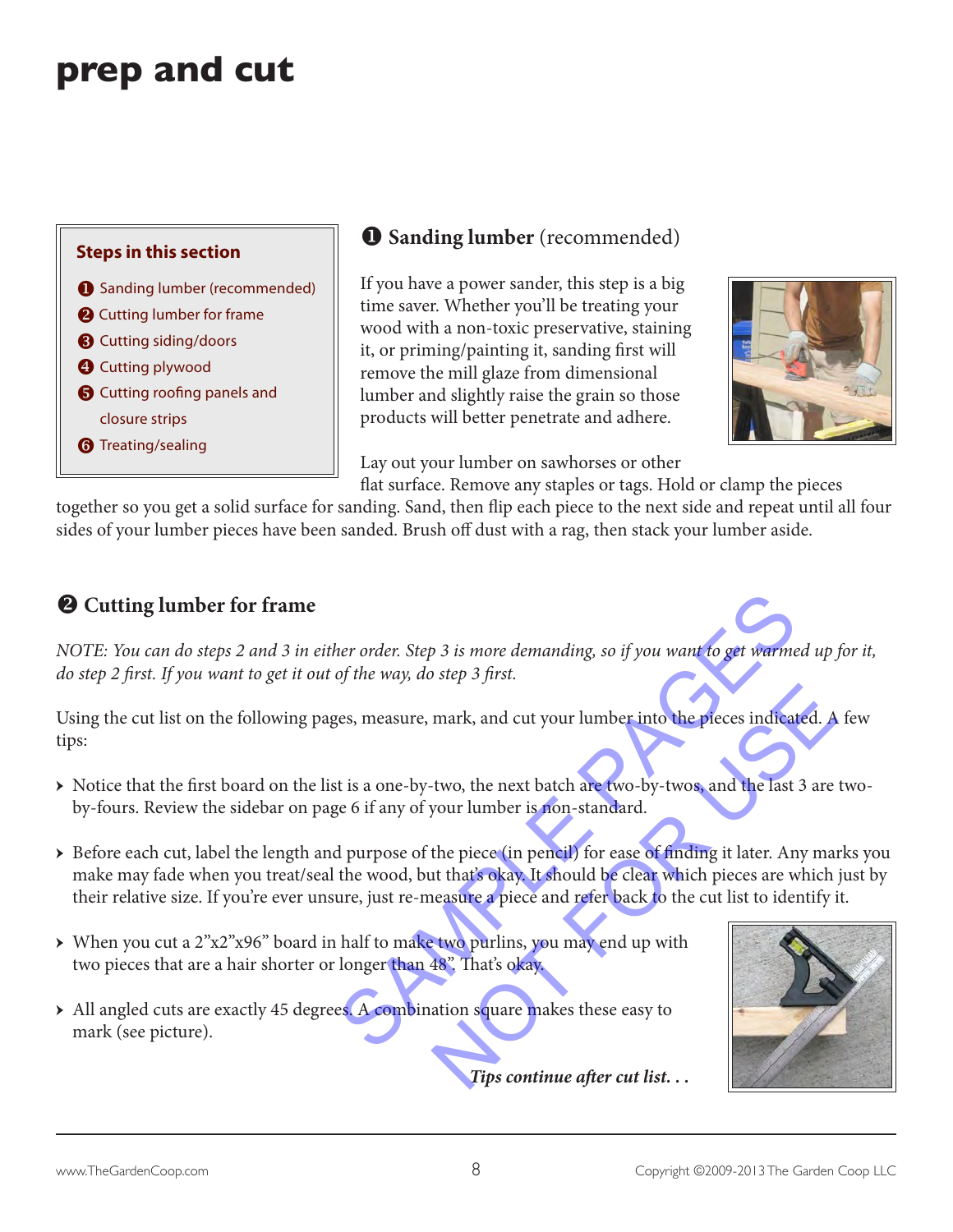# **prep and cut**

#### **Making straight, long cuts with a circular saw**

Marking a line and cutting on the line works fine for simple crosscuts. But longer cuts through plywood are easier to keep straight if you have a guide for your circular saw. Here's an easy way to make one:

- → Measure the width of the base plate on your saw. Cut a piece of plywood 6" wider than that width and at least 37" long (this length should cover the cuts in this plan).
- → Cut a 1x6 board to the same length (again, at least 37"). Place it atop the plywood, flush to the left side, and attach it with a few screws (top picture).
- → Place the guide on sawhorses. With the saw plate flush against the 1x6. Run the saw through the plywood trimming off the right edge (second picture).
- → You'll be left with a pretty straight guiding edge right where the blade cut the plywood. For future cuts, position this edge at your cut mark and clamp the entire guide to the piece you're cutting (third picture).







- → Remember to add in the depth of the guide when setting the depth of your saw blade for cuts. And don't stop moving your saw forward when the front of it comes to the edge. The full depth of the cut only happens at the mid point of the circular blade. So guide it forward until that point reaches the edge of your board.
- → For safety, be sure to not overreach. Keep both feet planted on the ground. And keep the power cord out of the way of your cut. The circular saw is a very handy tool, but if you are not fully confident in using it, please ask for guidance or search online for more detailed tutorials. The plywood trimming off the right edge<br>
traight guiding edge right where the<br>
future cuts, position this edge at your<br>
tire guide to the piece you're cutting<br>
the future cuts, position this edge at your<br>
tire guide to the The piece you're cutting<br>position this edge at your<br>the piece you're cutting<br>uide when setting the depth of your saw blade for<br>orward when the front of it comes to the edge. The<br>e mid point of the circular blade. So guide

 $\frac{1}{2}$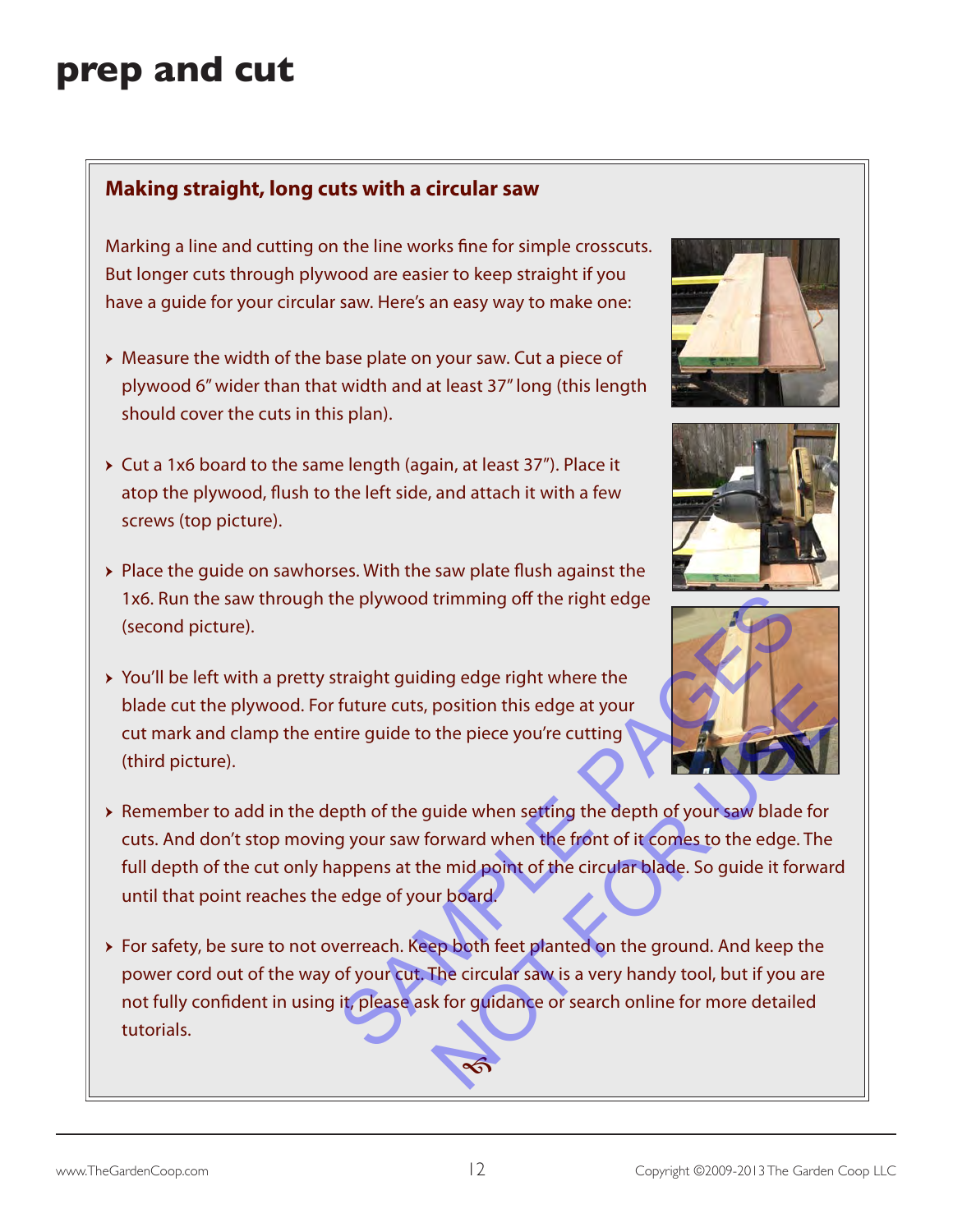# **prep and cut**

### $\Theta$  Treating/sealing

- $\rightarrow$  For the lumber, lay down a drop cloth and arrange your lumber pieces on a spacious work surface. Apply your treatment/sealer to all sides following the manufacturer's instructions. Focus on the cut ends, which will likely soak up more than the smoother sides. After the final coat, set the wood aside to cure or dry.
- $\rightarrow$  For the siding/doors, follow the manufacturer's instructions for the exterior stain or paint of your choice. Apply liberally to rough-sawn surfaces, more conservatively to smooth surfaces. Focus on the cut ends and edges. And don't forget all the little pieces of the double door assembly. After the final coat dries to the touch, set it all aside.



#### **Products for treating and sealing wood**

Since you want to avoid using treated wood around animals involved in food production, you need to find a non-toxic alternative to preserve the wood of your coop for a long life in the elements. Whether you choose a naturally rot-resistant wood like cedar or a less expensive softwood like fir or pine, you want to prepare it to last. There are several good stains, paints, and sealers out there. I use products by a company called Timber Pro UV (**www.timberprocoatings.com**). I apply their Internal Wood Stabilizer to the frame lumber, including the skids and the roof members. It is a non-toxic alternative for waterproofing wood that increases the density and hardness of wood from the inside out. It brushes on like water and requires just one application. For wood siding, I use Timber Pro UV Natural Oil Wood Finish, a nice renewable-oil based, yet water borne, formula. Timber Pro's products are environmentally safe and low VOC. Whether you use these or something else, please consider the health of your chickens, garden, and family when choosing. ealing wood<br>ted wood around animals involved in food production, you heed to find a<br>he wood of your coop for a long life in the elements. Whether you choose<br>cedar or a less expensive softwood like fir or pine, you want to In a mimals involved in food production, you need to find a<br>ur coop for a long life in the elements. Whether you choose<br>expensive softwood like fir or pine, you want to prepare it to<br>talers out there. I use products by a c